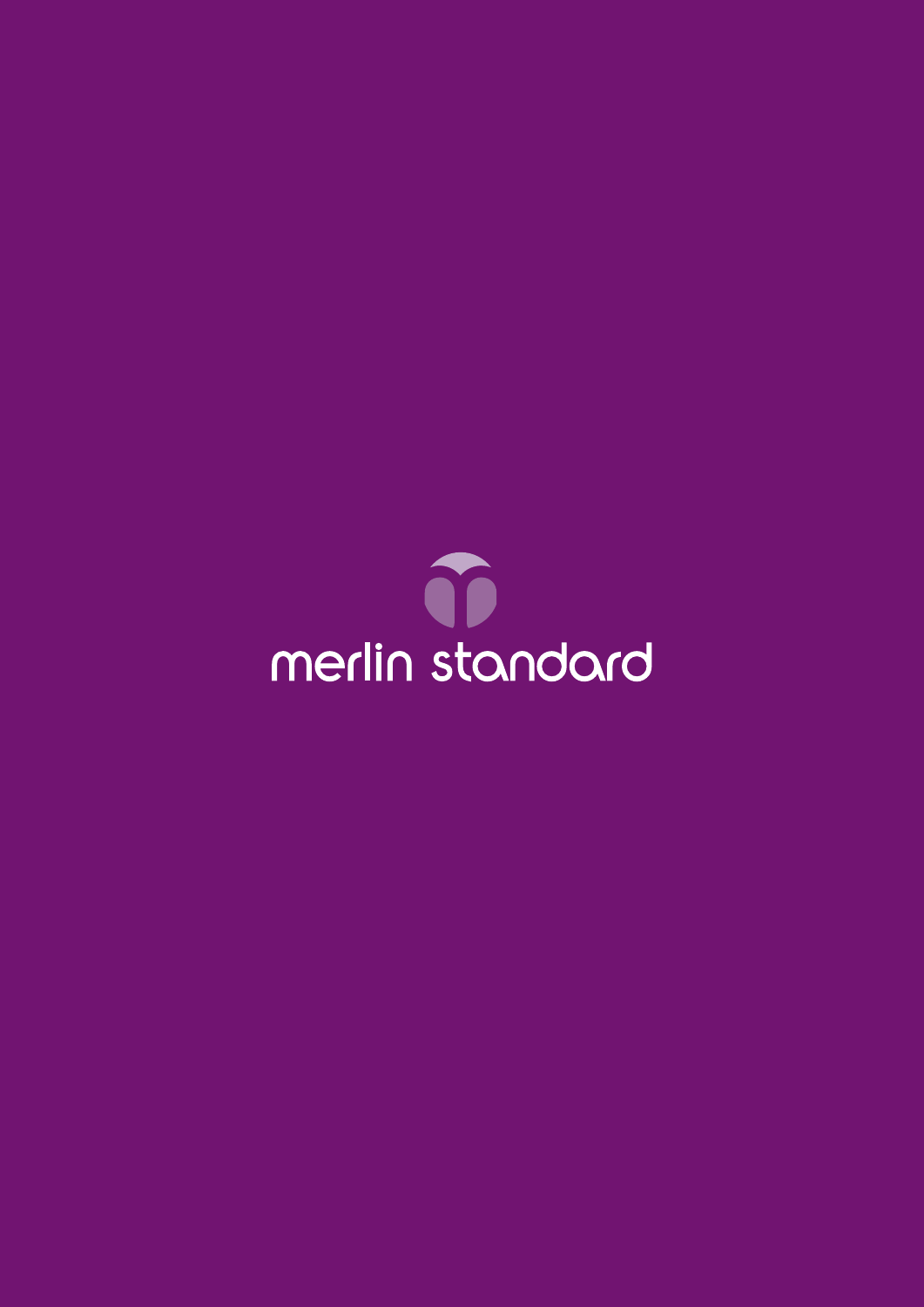The Merlin Standard has been designed to support Organisations develop, recognise and promote sustainable excellence and positive partnership working within supply chains.

The following describes the requirements of the Standard and provides guidance for those Organisations seeking to achieve it.

# The Merlin Principles

The Merlin Standard is built upon four fundamental and integrated Principles:

- **1 Supply Chain Design**
- **2 Commitment**
- **3 Conduct**
- **4 Review**

These Principles have been designed to explore key areas of the relationship between an Organisation and its Supply Chain Partners. The Principles also provide feedback on the role of the procurement process, and how supply chain behaviour is affected by the behaviour of the procurer (or Commissioner for publicly funded contracts).

The Principles are established to validate positive behaviour of an Organisation and its partners in supporting healthy and high performing supply chains.

# The Merlin Elements

Each Principle contains contributing Elements and there are 10 Elements in total. The Elements allow leaders within an Organisation to consider and better understand the cause and effect relationships between what their Organisations do and the results that they achieve. A robust assessment is carried out based upon the Elements, to ascertain the degree of excellence of the Organisation's supply chain management.

Evidence of achievement and excellence against each Element will dictate the outcome of the assessment and offer a clear indication of where an Organisation needs to improve as well as highlighting and recognising excellence.

# The Criteria

Within each Element, there are a number of Criteria, which provide a structured approach to assess the overall performance of an Organisation. There are 50 Criteria in total and they support the assessment process used by Merlin Assessors, as well as providing guidance for each Organisation's own self-assessment.

# Contents

| Page 3  | Introduction to The Merlin Standard |
|---------|-------------------------------------|
| Page 4  | The Assessment Process              |
| Page 6  | The Assessment Model                |
| Page 7  | The Merlin Standard Overview        |
| Page 8  | Principle <sub>1</sub>              |
| Page 10 | Principle 2                         |
| Page 14 | Principle 3                         |
| Page 20 | Principle 4                         |
| Page 22 | <b>Contact Information</b>          |

# The Merlin Standard **O**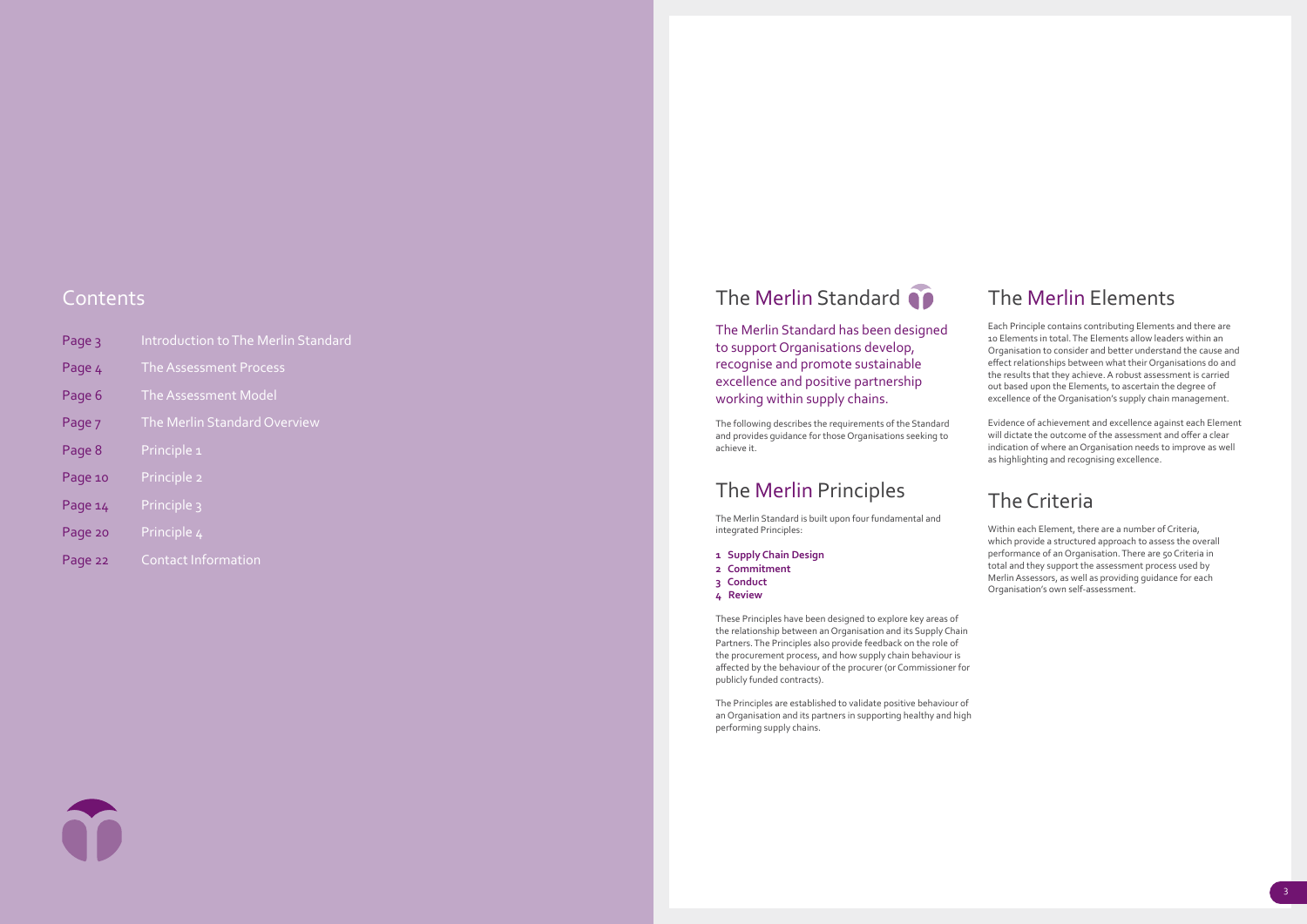# The Assessment Process

## The assessment process has been designed to facilitate an inclusive and supportive assessment with minimum disruption to the Organisation.

Feedback will be sought from a representative selection of past, present and prospective Supply Chain Partners during the assessment. This will include those involved in early negotiations and not subsequently selected as sub-contractors.

In addition, the views of Supply Chain Partners with no formal contract in place, and at all tiers of the supply chain will be captured and considered. Organisations will need to supply this information to their Merlin Lead Assessor as part of the assessment planning process.

We recognise that the standard assessment cost of £8583 may be a barrier to small organisations and we may be able to offer support. Discounts will be considered on application, on a case by case basis, for small organisations having a supply chain of under 20 and interested in applying for Merlin on a voluntary basis, but struggling to meet the financial cost. Please contact emqc to discuss how we may be able to help.

The Lead Assessor will be responsible for selecting a representative sample of Supply Chain Partners for interview from information provided by Organisations, and those coming forward to request an invitation to contribute.

At the end of the assessment the Organisation will receive a summary report detailing the result of the assessment, which will highlight areas for improvement and areas of excellence to support continued improvement activity.

# The Merlin Standard Assessment Outcomes

At the end of the assessment, the Organisation will be notified of the outcome of the assessment. The outcome will be one of the following four categories:

### **Excellent**

The Organisation has exhibited behaviours that demonstrate significant strengths and areas of best practice in relation to the requirements of the Merlin Standard.

#### **Good**

The Organisation has exhibited behaviours that fully meet the requirements of the Merlin Standard, and some areas of good practice are demonstrated.

#### **Satisfactory**

The Organisation fully meets the behaviours that are required to meet the requirements of the Merlin Standard with areas for improvement being identified.

### **Unsatisfactory**

The Organisation has areas that are not currently meeting the requirements of the Merlin Standard and there are areas that require improving in order to meet the Merlin Standard.

# ASSESSMENT

# The Key Steps

### **Step 1**

The Organisation makes a commitment to undertaking an assessment by registering on the Merlin website, a Merlin Lead Assessor is allocated at this stage.

#### **Step 2**

When ready to begin the assessment process the Organisation submits their booking form on to emqc Ltd.

#### **Step 3**

The Organisation reviews their current practices in relation to the Standard and begin to populate the online self-assessment questionnaire with the help of the Merlin Lead Assessor.

### **Step 4**

The Organisation will inform all their Supply Chain Partners that their Merlin Assessment is being planned and signpost them to the Merlin Website for information on how to contribute should they not be chosen as part of the sampling process.

### **Step 5**

The Organisation will work with their emqc Ltd Merlin Lead Assessor to prepare and plan the evidence gathering process and assessment timetable.

#### **Step 6**

emqc Ltd Merlin Assessors gather evidence.

#### **Step 7**

Assessment decision and feedback by emqc Ltd Merlin Assessors.

#### **Step 8**

The Organisation develops a continuous improvement plan based on the feedback received both orally and in writing.

#### **Step 9**

The Organisation regularly reviews their practices against the requirements of the Merlin Standard and their continuous improvement plan.

#### **Step 10**

On achieving the Merlin Standard the Organisation undertakes their 2 year review.

## The following are the 10 key steps within a successful assessment process: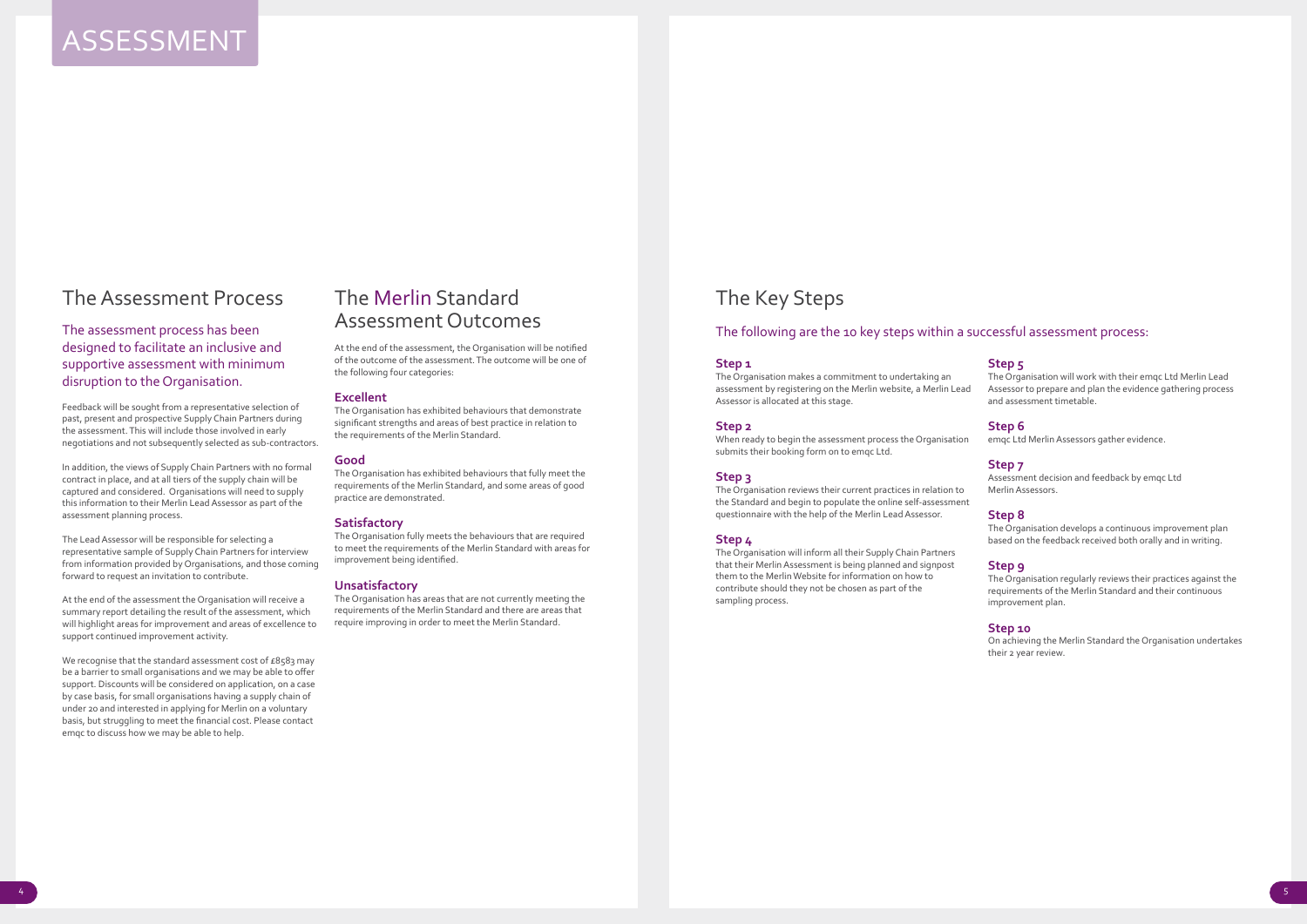

### **1. Organisation**

By confirming adherence to the Merlin Standard, identifying best practice and gaining feedback on Commissioning activity.

### **2. Supply Chain Partners**

By confirming the behaviour of Organisations against the Merlin Standard, identifying and confirming best practice and identifying any commissioning activity that affects supply chain behaviour.

## **3. Commissioning**

Identifying impacts on supply chain behaviour resulting from contract design and procurement activity.





# **OVERVIEW**

# The Merlin Standard is designed to be assessed at 3 levels: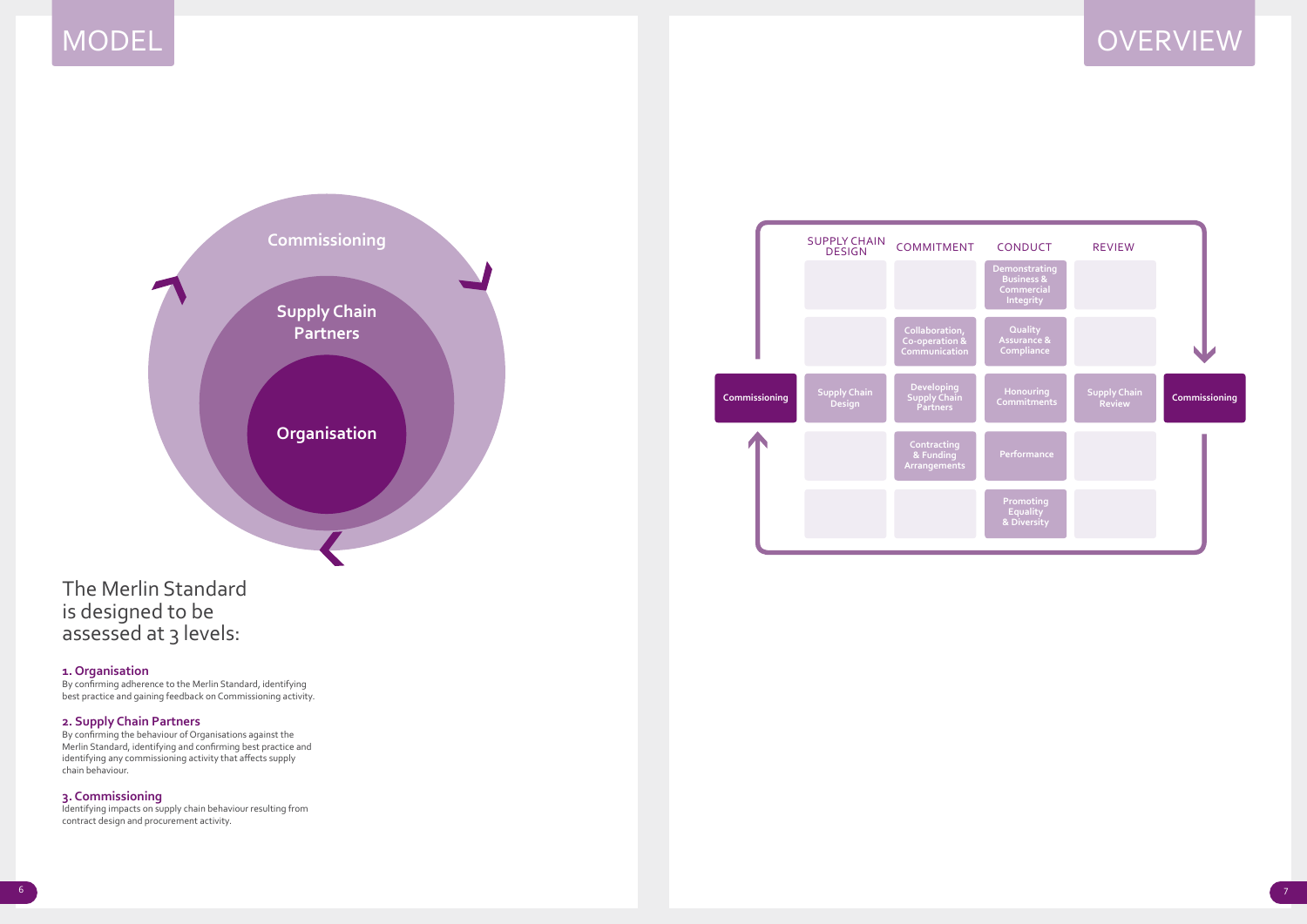# PRINCIPLE<sub>1</sub>



# Supply Chain Design

Successful supply chain design is fundamental to achieving healthy and high performance, including in the way Supply Chain Partners are chosen. Organisations should promote innovation within their supply chain and in the way that they approach supply chain management. Organisations new solutions to increasingly complex problems. By sustaining a truly innovative approach, supply chains will achieve and maintain excellence and

# Excellent supply chains are innovative, flexible and creative.

# ELEMENT 1a Supply Chain Design

The Organisation can demonstrate and Supply Chain Partners can validate:

# CRITERIA EXPLANATORY NOTES

What Does This Mean? - the Organisation can demonstrate:

### Links To Other Areas Within The Standard

**1a.1** how it ensures scope and variety within supply chain design to support the achievement of the commissioner's/procurer's objectives and meet contractual requirements.

The strategies, processes and activities undertaken to identify the scope required of the supply chain to meet the objectives of

**Principle 2**, particularly Criteria **2c.1 Principle 3**, particularly Criteria **3d.1 Principle 4**, particularly Criteria **4a.3 Principle 2**, particularly Criteria **2a.3 Principle 4**, particularly Criteria **4a.6**

**Principle 2**, particularly Criteria **2a.3 Principle 4**, particularly Criteria **4a.6**

the commissioner/procurer and contractual requirements. How the supply chain comprises of a varied mix of organisations (public, private, and third sector) of all sizes that meet the needs of the commissioner/procurer as identified by the research activities.

**Principle 2**, particularly Criteria **2b.2 Principle 3**, particularly Criteria **3b.3**

There are strategies in place that identify how the Organisation engages with organisations outside of their formal supply chain network to offer specialist support to stakeholders, customers and partners.

**1a.2** how it utilises, public and private sector organisations to enrich supply chains to address the holistic needs of customers and where appropriate local demographics.

**1a.3** that it has effective strategies to deliver comprehensive support services to customers and stakeholders through the use of wider networks outside of supply chains.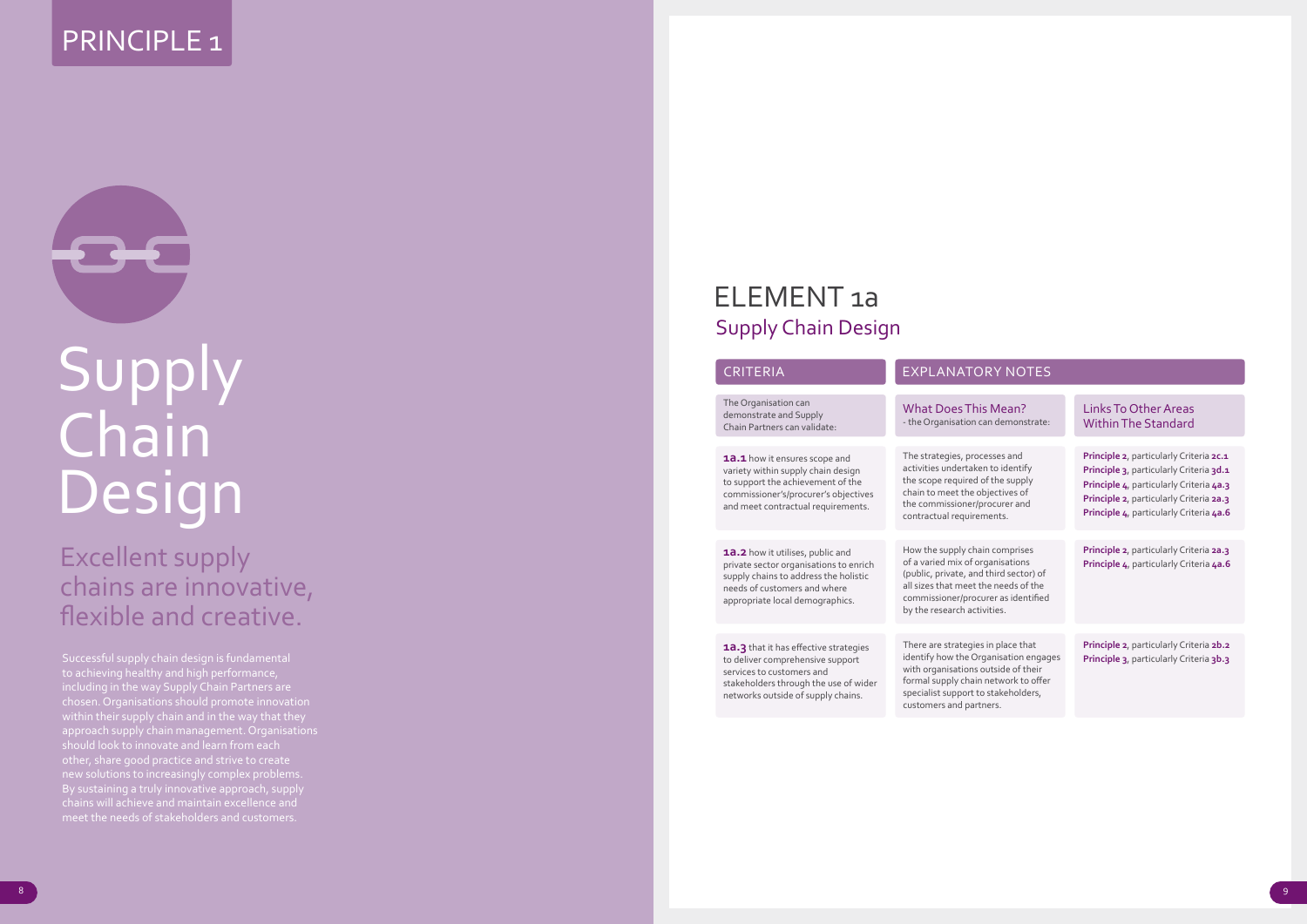# PRINCIPLE 2



# Commitment

Organisations should look to establish relationships with their Supply Chain Partners to mutual advantage. For such a supply chain relationship to be very positive, commitments made when supply and any changes made by mutual agreement are delivered. Supply Chain Partners should expect clear and consistent communication from

Excellent supply chains are built through excellent relationships.

# ELEMENT 2a Collaboration, Cooperation and Communication

#### Links To Other Areas Within The Standard

**Principle 2**, particularly Criteria **2c.1 Principle 3**, particularly Criteria **3b.3**, **3c.1** and **3c.4 Principle 4**, particularly Criteria **4a.1**

pport the culture ain feels it is a ere they feel able and ideas to the per, other Supply Chain Partners, and to representatives of external quality standards, including Merlin.

**Principle 3**, particularly Criteria **3b.1**, **3b.2**, **3b.8** and **3d.2 Principle 4**, particularly Criteria **4a.1** and **4a.2**

**Principle 1**, particularly Criteria **1a.2** and **1a.3 Principle 3**, particularly Criteria **3b.1**, **3b.2** and **3d.1**

**Principle 1**, particularly Criteria 0n **1a.1 Principle 3**, particularly Criteria **3a.1**, **3c.2**, **3c.4**, **3d.4** and **3e.1**

**Principle 3**, particularly Criteria **3a.2**, **3a.3** and **3b.3**

| <b>CRITERIA</b>                                                                                                                                                                   | <b>EXPLANATORY</b>                                                                                                                                                                                                                                                                                                                               |
|-----------------------------------------------------------------------------------------------------------------------------------------------------------------------------------|--------------------------------------------------------------------------------------------------------------------------------------------------------------------------------------------------------------------------------------------------------------------------------------------------------------------------------------------------|
| The Organisation can<br>demonstrate and Supply<br>Chain Partners can validate:                                                                                                    | What Does This N<br>- the Organisation can                                                                                                                                                                                                                                                                                                       |
| 2a.1 how it communicates<br>proactively and effectively with<br>its supply chain at all stages of<br>procurement activity, underpinned by<br>established communication processes. | There is an effective co<br>strategy/process in plac<br>Organisation can give e<br>of how it has communi-<br>its supply chain before<br>procurement activities.                                                                                                                                                                                  |
| <b>2a.2</b> how consultation with the<br>supply chain informs decisions<br>(including the design of systems<br>and processes).                                                    | The range of processes<br>with its supply chain. M<br>staff can give examples<br>consultation has led to<br>changes made.                                                                                                                                                                                                                        |
| 2a.3 can demonstrate how supply<br>chains work collaboratively and<br>with open participation to deliver<br>comprehensive services to customers.                                  | How it supports and en<br>supply chain to work co<br>Managers and Supply C<br>can give examples of a<br>and impact to custome<br>delivery. It should be no<br>all Supply Chain Partne<br>included in the scope of<br>assessment and have tl<br>to talk openly and cand<br>their experiences with t<br>commissioner and othe<br>the supply chain. |
| 2a.4 clear communication<br>channels to ensure that there is no<br>ambiguity regarding the business<br>relationship underpinning supply<br>chain arrangements.                    | Communications activi<br>supply chain are clear, t<br>and effective to ensure<br>understood throughout<br>chain. Managers and st<br>give examples of how a<br>communications are co                                                                                                                                                              |
| 2a.5 has created a culture in which<br>communication is open, honest and<br>without unreasonable constraint.                                                                      | The practices that supp<br>ensure the supply chair<br>two way process where<br>to express concerns and<br>procurer/commissioner                                                                                                                                                                                                                  |

## RY NOTES

Mean? n demonstrate:

communication lace and the e examples nicated with re and during

es used to consult Managers and les of where to decisions/

encourages its collaboratively. y Chain Partners actions taken ner service noted that ners must be of the Merlin the opportunity Indidly about the procurer/ ther members of

ivities with the r, transparent re they are out the supply I staff can w and when conducted.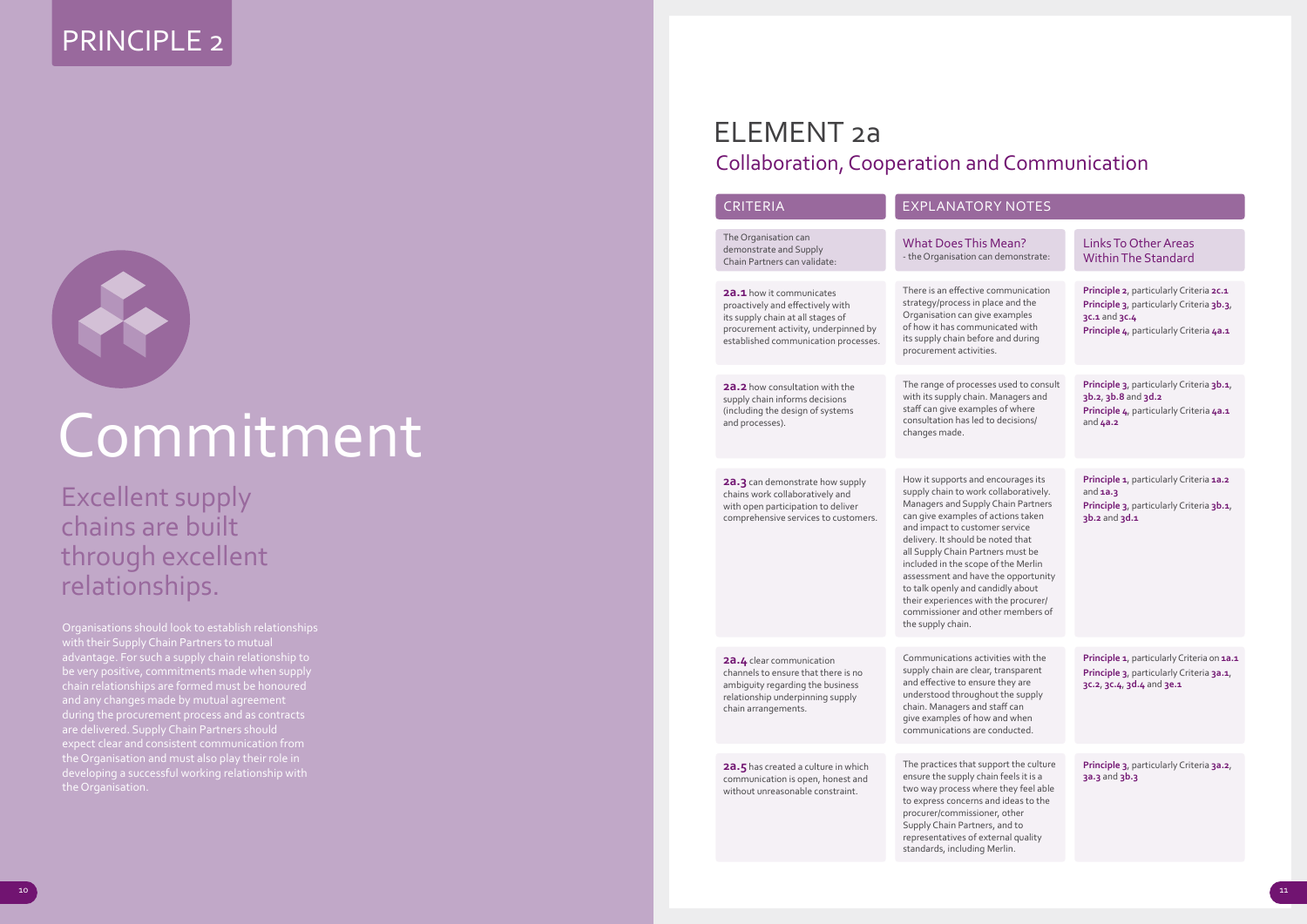# ELEMENT 2b Developing Supply Chain Partners

| <b>CRITERIA</b>                                                                                                                                                                                                    | <b>EXPLANATORY NOTES</b>                                                                                                                                                                                                                                                                                                     |                                                                                                                       |
|--------------------------------------------------------------------------------------------------------------------------------------------------------------------------------------------------------------------|------------------------------------------------------------------------------------------------------------------------------------------------------------------------------------------------------------------------------------------------------------------------------------------------------------------------------|-----------------------------------------------------------------------------------------------------------------------|
| The Organisation can<br>demonstrate and Supply<br>Chain Partners can validate:                                                                                                                                     | <b>What Does This Mean?</b><br>- the Organisation can demonstrate:                                                                                                                                                                                                                                                           | <b>Links To Other Areas</b><br><b>Within The Standard</b>                                                             |
| 2 <b>b.1</b> how the development of all<br>Supply Chain Partners is supported<br>and encouraged.                                                                                                                   | How it drives the development of its<br>Supply Chain Partners. Managers<br>can give examples of what<br>developments have taken place<br>and the resources used.                                                                                                                                                             | Principle 3, particularly Criteria 3a.4,<br>$3b.2$ and $3b.8$<br>Principle 4 particularly Criteria 4a.5<br>and $4a.6$ |
| <b>2b.2</b> how it identifies and assists<br>the supply chain to obtain additional<br>funding/finance streams and<br>support services where available,<br>to build capacity and deliver<br>comprehensive services. | How it supports Supply Chain Partners<br>to obtain additional funding/finance<br>streams, those that the Organisation<br>can offer internally across the network<br>and external funding/finance viable<br>from outside the supply chain, and<br>encourages the Supply Chain Partners<br>to work together to build capacity. | Principle 3, particularly Criteria 3b.2,<br>3d.2 and 3d.5                                                             |
| $\mathsf{2b.3}$ how it actively promotes and<br>facilitates the development of staff<br>within supply chains.                                                                                                      | The development it offers to Supply<br>Chain Partners giving examples of<br>what development has been offered<br>and how this has been implemented<br>and how impact on quality of service<br>has been measured.                                                                                                             | Principle 3, particularly Criteria 3a.3<br>and $3d.2$                                                                 |
|                                                                                                                                                                                                                    |                                                                                                                                                                                                                                                                                                                              |                                                                                                                       |

# ELEMENT 2c Contracting and Funding

#### Links To Other Areas Within The Standard

**Principle 1**, particularly Criteria **1a.1 Principle 2**, particularly Criteria **2a.1 Principle 3**, particularly Criteria **3a.1**, **3c.3**, **3d.3** and **3e.1 Principle 4**, particularly Criteria **4a.3** and **4a.6 Principle 3**, particularly Criteria **3c.1** and **3c.4**

**Principle 3**, particularly Criteria **3c.1** and **3c.4** 

**Principle 2**, particularly Criteria **2a.2** and **2a.4 Principle 3**, particularly Criteria **3a.4**, **3c.1**, **3c.2**, **3c.3**, **3c.4**, **3d.3** and **3e.1**

**Principle 2**, particularly Criteria **2a.4 Principle 3**, particularly Criteria **3c.1** and **3c.4**

**Principle 3**, particularly Criteria **3c.1** and **3d.3**

**Principle 2**, particularly Criteria **2a.1 Principle 3**, particularly Criteria **3c.1**, **3c.4** and **3d.3**

**Principle 2**, particularly Criteria **2a.4 Principle 3**, particularly Criteria **3a.1**, **3a.4**  and **3d.3**

**Principle 2**, particularly Criteria **2a.1 Principle 3**, particularly Criteria **3c.1**, **3c.4**  and **3d.3**

| <b>CRITERIA</b>                                                                                                                                                | <b>EXPLANATORY NC</b>                                                                                                                                                                                                                                                                                                |
|----------------------------------------------------------------------------------------------------------------------------------------------------------------|----------------------------------------------------------------------------------------------------------------------------------------------------------------------------------------------------------------------------------------------------------------------------------------------------------------------|
| The Organisation can<br>demonstrate and Supply<br>Chain Partners can validate:                                                                                 | What Does This Mean?<br>- the Organisation can demon                                                                                                                                                                                                                                                                 |
| <b>2C.1</b> that its procurement processes are<br>fair and transparent, including in the way it<br>selects and communicates with its Supply<br>Chain Partners. | How processes and procedures to<br>procurement are managed effect<br>The process used to select and sc<br>Expressions of Interest (EOI's). M.<br>can give examples of how Supply<br>Partners were given feedback wh<br>successful or not.                                                                            |
| <b>2C.2</b> that funding/payment<br>arrangements are fair, proportionate<br>and do not cause undue financial risk<br>for Supply Chain Partners.                | How the financial model used too<br>of potential financial risks to both<br>Organisation and its Supply Chair<br>Managers can give examples of hov<br>the arrangements were discussed a                                                                                                                              |
| 2C.3 that it devises contractual<br>documentation which clearly<br>defines the obligations of both<br>the Organisation and its Supply<br>Chain Partners.       | There is a contract or service level a<br>(SLA) in place depending upon th<br>delivery. The documentation is cle<br>concise, defines obligations of ea<br>and is not overly burdensome.                                                                                                                              |
| 2C.4 clear rationale to support a viable<br>and transparent allocation of market share<br>within supply chains.                                                | How the allocation of market shar<br>agreed according to the Organisa<br>needs and Supply Chain Partners al<br>as identified through research acti                                                                                                                                                                   |
| <b>2C.5</b> has proactively negotiated<br>regarding volume, funding/finance and<br>performance expectations.                                                   | Clearly, how it negotiated with its<br>Supply Chain Partners, regarding<br>funding/finance and performance e<br>Examples can be given of the proce<br>undertaken and documentation co                                                                                                                                |
| 2C.6 how the requirements of Supply<br>Chain Partners have been taken into<br>account in pre and post contract award<br>processes and payment structures.      | The negotiations undertaken took<br>of the individual needs of the Supp<br>Partners and they can give exam<br>any specific payment terms nego<br>to support Supply Chain Partners.                                                                                                                                   |
| 2C.7 a successful strategy to manage<br>the transfer of funds/finance within the<br>network.                                                                   | The strategy for transfer of funds<br>across the network is effective an<br>the funding/financial model, paym<br>structures and systems used were<br>account. Arrangements were flex<br>take the needs of the Supply Chair<br>into consideration.                                                                    |
| 2C.8 transparency in the way fees,<br>including where appropriate management<br>fees, and other costs are explained,<br>discussed and agreed.                  | The Organisation can give examp<br>documents/guidance given to Sup<br>Chain Partners, that identifies a c<br>breakdown of what costs and fee<br>incurred. Where a management f<br>charged, the Organisation should<br>ensure that Supply Chain Partner.<br>made aware of what they receive<br>their management fees. |

#### Mean? de monstrate:

edures to support  $p$ <sub>ped effectively.</sub>  $\text{R}\text{C}$  and score EOI's). Managers w Supply Chain thers in the feed of the feedback whether  $\epsilon$ 

used took account s to both the ply Chain Partners. les of how and when iscussed and agreed.

ice level agreement I upon the level of tion is clear, ons of each party some.

rket share was Organisation's artners abilities earch activities.

ed with its individual egarding volume, rmance expectations. the processes ntation completed.

aken took account f the Supply Chain ive examples of ms negotiated Partners.

of funds/finances ective and ensures lel, payment structure<br>Ised were taken into were flexible and pply Chain Partners

ve examples of en to Supply itifies a clear s and fees are gement fee is n should n Partners are y receive for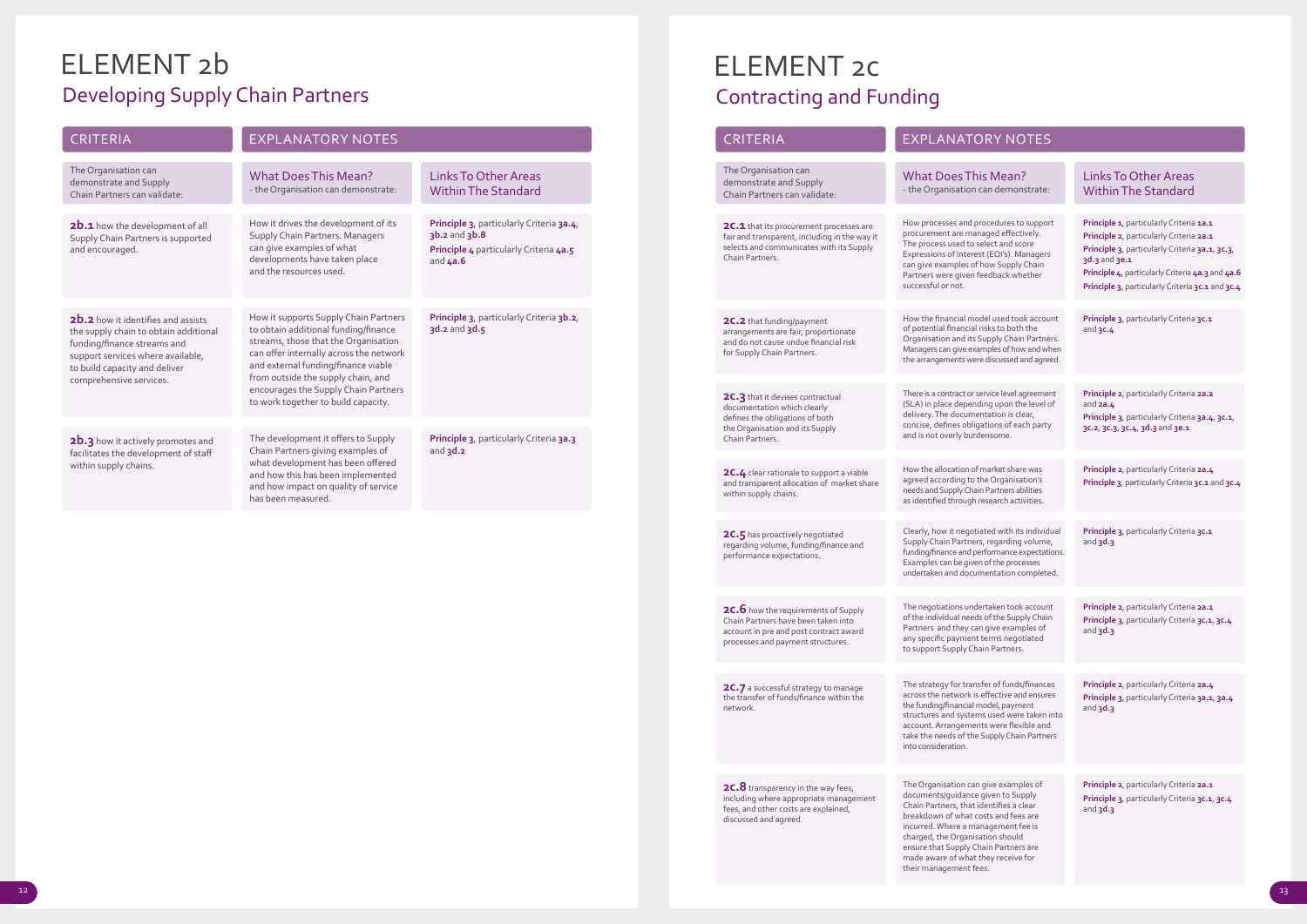# PRINCIPLE 3



# Conduct

Organisations have a responsibility to manage their supply chains with integrity and openness requirements. Effective processes, assurance relationships. Supply Chain Partners should expect to be clearly informed of the Organisation's expectations, managed in a transparent way and supported via clear communication and guidance. Supply Chain Partners also need to play an active role in supporting Organisations to comply and excel.

Excellent supply chains are led and managed with integrity, honesty and transparency and supported by effective processes.

# ELEMENT 3a Demonstrating Business and Commercial Integrity

Links To Other Areas Within The Standard

**Principle 2**, particularly Criteria **2a.5**

**Principle 3**, particularly Criteria **3e.1**

**Principle 2**, particularly Criteria **2a2**, **2a.5** and **2b.3**

**Principle 2**, particularly Criteria **2b.1 Principle 3**, particularly Criteria **3b.3**-**3b.8**, and **3e.2 Principle 4**, particularly Criteria **4a.3**

| <b>CRITERIA</b>                                                                                                                                                                                                                                                                         | <b>EXPLANATOR</b>                                                                                                                                                                                                              |
|-----------------------------------------------------------------------------------------------------------------------------------------------------------------------------------------------------------------------------------------------------------------------------------------|--------------------------------------------------------------------------------------------------------------------------------------------------------------------------------------------------------------------------------|
| The Organisation can<br>demonstrate and Supply<br>Chain Partners can validate:                                                                                                                                                                                                          | <b>What Does This</b><br>- the Organisation car                                                                                                                                                                                |
| 3a.1 how the supply chain is<br>governed by a mutually agreed set of<br>core principles that are embedded in<br>organisational practices.                                                                                                                                               | A set of core principle<br>developed and agree<br>Supply Chain Partner<br>embedded and gover<br>the supply chain is ma<br>monitored for effectiv                                                                               |
| 3a.2 has clear and effective<br>strategies in place to manage the<br>TUPE process.                                                                                                                                                                                                      | There is a clear strate<br>regarding TUPE and t<br>supported their Supp<br>undertaking TUPE act<br>monitor the appropria<br>activities and outcom                                                                              |
| 3a.3 that interactions between<br>Organisation and Supply Chain Partner<br>staff are positive and supportive.                                                                                                                                                                           | How it interacts with<br>on an individual basis<br>across the network. N<br>examples where they<br>and/or given support.                                                                                                       |
| 3a.4 that there are effective policies<br>and procedures in place to support<br>and maintain legislative and<br>regulatory requirements and that<br>the supply chain is kept up to date<br>with changes in legislation and<br>contractual/statutory requirements<br>in a timely manner. | The policies and proc<br>that Supply Chain Par<br>adequately supported<br>of legislative and regu<br>requirements through<br>effective and timely c<br>The Organisation can<br>how this takes place a<br>they use to support a |

## RY NOTES

s Mean? an demonstrate:

les were ed with the ers, which are ern the way nanaged and is tiveness.

tegy in place I that they have ply Chain Partners uctivities and riateness of those mes.

h its supply chain is and collectively Managers can give ex have offered

ocedures ensure artners are ed and informed qulatory gh a range of communications. an give examples of and the systems and monitor this.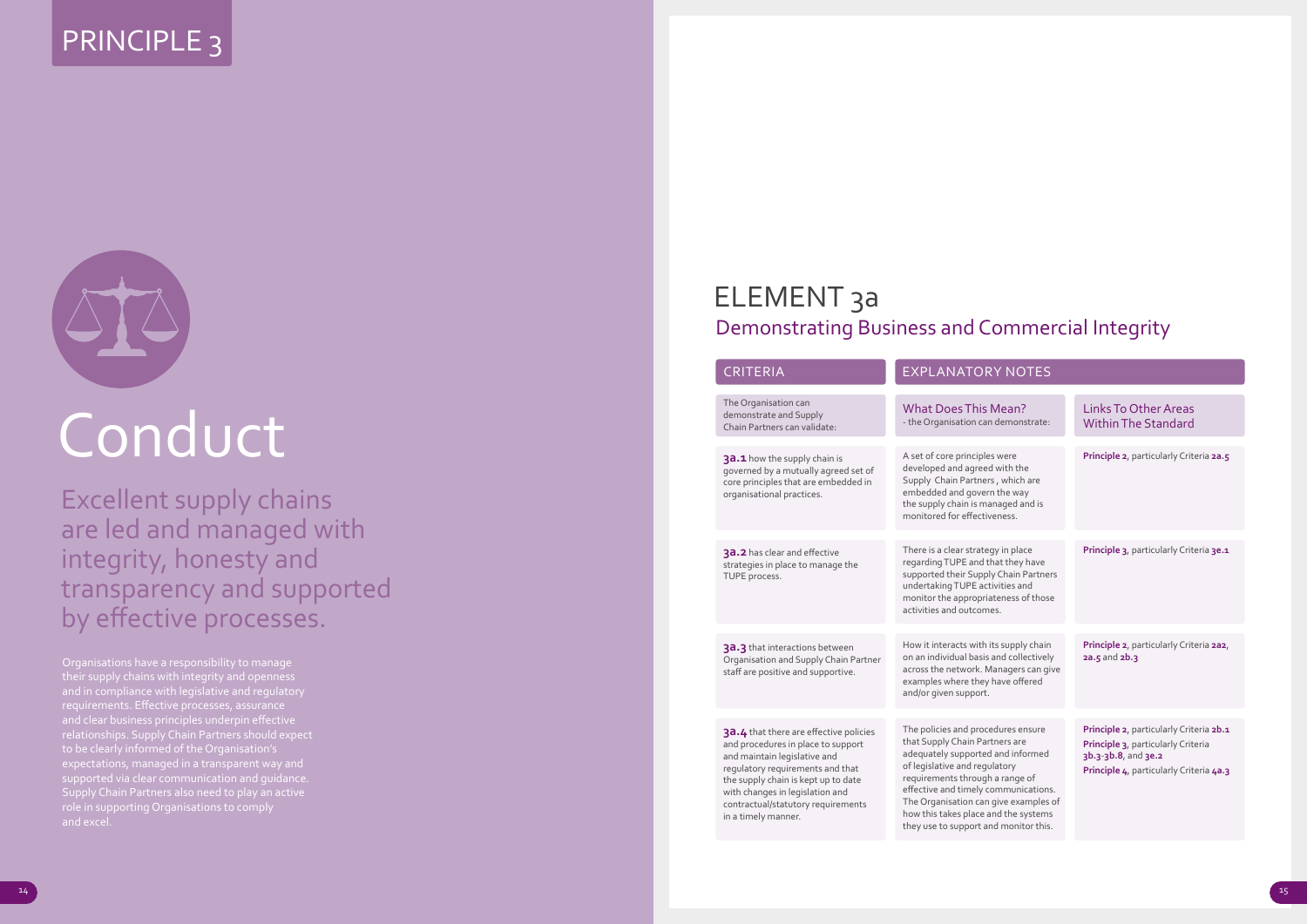# ELEMENT 3b ELEMENT 3c Quality Assurance and Compliance

# Honouring Commitments

### Links To Other Areas Within The Standard

**Principle 1**, particularly Criteria **1a.1 Principle 2**, particularly Criteria **2a.1** and **2c.1 Principle 3**, particularly Criteria **3c.4**

**Principle 2**, particularly Criteria **2a.4**, **2a.5** and **2c.3 Principle 3**, particularly Criteria **3a.1**  and **3d.2**

**Principle 2**, particularly Criteria **2a.5 Principle 3**, particularly Criteria **3a.1**

**Principle 2**, particularly Criteria **2a.1**, **2c.1** , **2c.3**, **2c.6** and **2c.8 Principle 3**, particularly Criteria **3a.4**  and **3d.3**

| <b>CRITERIA</b>                                                                                                                                                                        | <b>EXPLANATORY NOTES</b>                                                                                                                                                                                                                                                                                                                   |                                                                                                                                                                               |
|----------------------------------------------------------------------------------------------------------------------------------------------------------------------------------------|--------------------------------------------------------------------------------------------------------------------------------------------------------------------------------------------------------------------------------------------------------------------------------------------------------------------------------------------|-------------------------------------------------------------------------------------------------------------------------------------------------------------------------------|
| The Organisation can<br>demonstrate and Supply<br>Chain Partners can validate:                                                                                                         | <b>What Does This Mean?</b><br>- the Organisation can demonstrate:                                                                                                                                                                                                                                                                         | <b>Links To Other Areas</b><br><b>Within The Standard</b>                                                                                                                     |
| 3b.1 effective and proportionate<br>processes, policies and activities to<br>monitor the quality of delivery and where<br>appropriate, customer experience within<br>the supply chain. | There is an effective supply chain<br>management framework and strategies in<br>place to review and monitor the quality of<br>service delivery across the supply chain.<br>Management can give examples of monitoring.                                                                                                                     | Principle 2, particularly Criteria 2a.3<br>Principle 3, particularly Criteria 3d.6<br>Principle 4, particularly Criteria 4a.1,<br>4a.2 and 4a.6                               |
| 3b.2 how it utilises the findings of<br>quality assurance activity to inform and<br>improve delivery.                                                                                  | How they use the findings of monitoring the<br>quality of delivery and where appropriate<br>customer experience, to improve the<br>delivery. Management can give examples<br>of improvement.                                                                                                                                               | Principle 3, particularly Criteria 3d.3, 3d.4<br>and $3e.2$<br>Principle 4, particularly Criteria 4a.5                                                                        |
| 3b.3 how it ensures access to and<br>provision of effective information, advice<br>and guidance.                                                                                       | How it provides impartial, effective and<br>timely information, advice and guidance to<br>its Supply Chain Partners before, during<br>and after contract award and how, where<br>appropriate, it then monitors the<br>effectiveness of information, advice and<br>guidance delivered by Supply Chain<br>Partners to their customer groups. | Principle 1, particularly Criteria 1a.2<br>and $1a.3$<br>Principle 2, particularly Criteria 2a.3<br>and $2b.3$                                                                |
| 3b.4 the implementation of policies<br>and processes to ensure and maintain the<br>security of all data and assets within the<br>supply chain.                                         | How it ensures Supply Chain Partners<br>implement the policies and processes to<br>protect all data and assets, which will range<br>from data protection, confidentiality and<br>through to staff safety.                                                                                                                                  | Principle 1, particularly Criteria 1a.1<br>Principle 2, particularly Criteria 2b.1<br>and $2b.3$<br>Principle 3, particularly Criteria 3a.4, 3c.4<br>and $3d.2$               |
| 3b.5 a healthy and safe work<br>environment is maintained by all Supply<br>Chain Partners.                                                                                             | Appropriate policies and procedures ensure<br>that health and safety practices and<br>procedures provide a safe and healthy<br>environment. Health and safety checks<br>have been carried out by the Organisation<br>at defined regular intervals.                                                                                         | Principle 2, particularly Criteria 2b.1<br>and $2b.3$<br>Principle 3, particularly Criteria 3a.4, 3c.4<br>and $3d.2$                                                          |
| 3b.6 policies and practices in place to<br>assure the safeguarding of people at risk<br>supported by the supply chain.                                                                 | Where appropriate, policies and procedures<br>are in place to ensure all individuals at<br>risk are kept safe. Relevant Disclosure and<br>Barring Service checks, risk assessments, are<br>completed in a timely manner and meet<br>appropriate legislation.                                                                               | Principle 2, particularly Criteria 2b.1<br>and $2b.3$<br>Principle 3, particularly Criteria 3a.4, 3c.4<br>and $3d.2$                                                          |
| 3b.7 policies and processes are in place<br>to ensure environmental sustainability<br>is embedded and monitored throughout<br>the supply chain.                                        | There is an effective policy and targets in<br>place. Legislative requirements are met<br>and that the supply chain has appropriate<br>targets, training and awareness and<br>understands the impact of environmental<br>sustainability.                                                                                                   | Principle 2, particularly Criteria 2b.1<br>and $2b.3$<br>Principle 3, particularly Criteria 3a.4, 3c.4<br>and $3d.2$<br>Principle 4, particularly Criteria 4a.3<br>and $4a.6$ |
| 3b.8 how excellent / good practice<br>is proactively identified, shared and<br>monitored within the supply chain.                                                                      | How the Organisation works collaboratively<br>with its supply chain to identify what<br>is excellent/good practice. How this is<br>documented, shared (where appropriate)<br>and monitored for effectiveness.                                                                                                                              | Principle 2, particularly Criterion 2a.2<br>Principle 3, particularly Criteria 3d.1<br>and $3d.2$<br>Principle 4, particularly Criterion 4a.5                                 |

| <b>CRITERIA</b>                                                                                                                                                                                                                        | <b>EXPLANATORY NC</b>                                                                                                                                                                                                                                                                                                              |
|----------------------------------------------------------------------------------------------------------------------------------------------------------------------------------------------------------------------------------------|------------------------------------------------------------------------------------------------------------------------------------------------------------------------------------------------------------------------------------------------------------------------------------------------------------------------------------|
| The Organisation can<br>demonstrate and Supply<br>Chain Partners can validate:                                                                                                                                                         | What Does This Mean?<br>- the Organisation can demon                                                                                                                                                                                                                                                                               |
| 3C.1 how pre and post contract<br>negotiations are clear and open<br>and that post-contract finance and<br>contracting arrangements reflect<br>pre-contract agreements and that<br>any changes have full explanation<br>and agreement. | How they negotiated with Sup<br>Chain Partners pre / post con<br>award, examples can be giver<br>types of activities that took pl<br>any changes are reflected in c<br>variations that have been agre<br>the Supply Chain Partners.                                                                                                |
| 3C.2 that it is open to challenges<br>through its dispute resolution<br>processes where a Supply Chain<br>Partner feels that commitments have<br>not been honoured.                                                                    | They have a robust dispute re<br>process in place and can show<br>they ensure their Supply Chair<br>Partners understand the proc<br>access the process document<br>aware of any appropriate and<br>Merlin mediation services, for<br>as delivered by the Independe<br>Examiner, and would feel com<br>using the process if needed. |
| 3C.3 that it will respect decisions<br>from an appropriate and agreed<br>Merlin mediation service (1) when<br>it is deemed to have not acted in<br>accordance with the principles of the<br>Merlin Standard.                           | How through its code of cond<br>behaviours and business princ<br>standards it ensures it will res<br>decision of any appropriate ao<br>Merlin mediation services. Wh<br>applicable, they can give exan<br>where Merlin mediation servi<br>been used to resolve complair                                                            |
| 3C.4 processes to ensure that at<br>every level within supply chains, all<br>parties are aware of each other's<br>expectations, before, during and after<br>contract award and throughout the life<br>of the contract.                 | That all expectations have be<br>discussed, agreed and unders<br>throughout the supply chain b<br>during and after contract awa<br>that they can give examples o<br>activities undertaken.                                                                                                                                         |
| (1) Merlin Mediation Service - or similar as agreed by the procurer / Commiss                                                                                                                                                          |                                                                                                                                                                                                                                                                                                                                    |
|                                                                                                                                                                                                                                        |                                                                                                                                                                                                                                                                                                                                    |

#### lean? e monstrate:

ith Supply st contract given of the ook place and ed in contract n agreed by

ute resolution i show how / Chain e process, can mentation, are e and agreed es, for example pendent Case el comfortable ded.

f conduct, s principles/ ill respect any iate agreed es. Where examples services have mplaints.

ve been nderstood hain before, t award and ples of the

mmissioner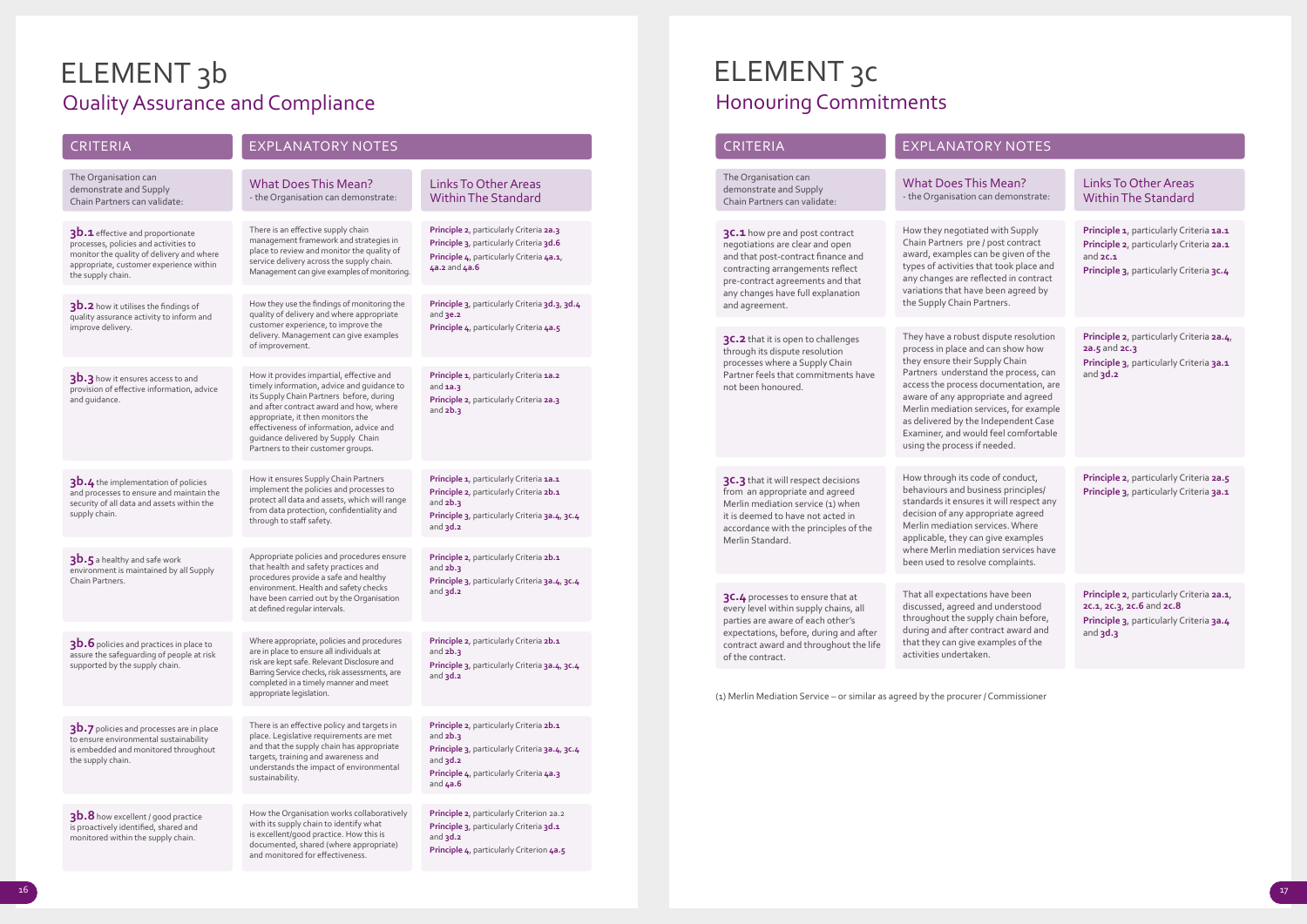# ELEMENT 3e Promoting Diversity and Equality

Links To Other Areas Within The Standard

**Principle 2**, particularly Criteria **2a.4**, **2c.3**, **2b.5** and **2b.6 Principle 3**, particularly Criteria **3a.4**, **3c.2** and **3c.4 Principle 4**, particularly Criteria **4a.3**, **4a.5** and **4a.6**

**Principle 2**, particularly Criteria **2b.3 Principle 3**, particularly Criteria **3a.4**, **3b.1**, **3b.2**, **3b.5**, **3b.6** and **3.d.2 Principle 4**, particularly Criteria **4a.2** and **4a.3**

**Principle 3**, particularly Criteria **3d.4 Principle 4**, particularly Criteria **4a.5**

| <b>CRITERIA</b>                                                                                                                                                                          | <b>EXPLANATOR</b>                                                                                                                                                                                                                                                                       |
|------------------------------------------------------------------------------------------------------------------------------------------------------------------------------------------|-----------------------------------------------------------------------------------------------------------------------------------------------------------------------------------------------------------------------------------------------------------------------------------------|
| The Organisation can<br>demonstrate and Supply<br>Chain Partners can validate:                                                                                                           | What Does This<br>- the Organisation car                                                                                                                                                                                                                                                |
| 3e.1 that in agreeing Supply Chain<br>Partnership arrangements it has<br>ensured that processes are in place<br>and in alignment with their own<br>commitment to Diversity and Equality. | That the Supply Chain<br>processes in place wh<br>to the Organisation's<br>and Equality strategy.                                                                                                                                                                                       |
| 3e.2 that effective processes are<br>in place to monitor and promote<br>Diversity and Equality throughout the<br>supply chain.                                                           | How they promote Di<br>Equality throughout t<br>and can give example<br>that take place and ho<br>monitored and measu<br>supply chain promote<br>Equality and how this<br>and measured.                                                                                                 |
| 3e.3 the way in which Equal<br>Opportunities data is collected,<br>analysed and used within the<br>supply chain.                                                                         | How it identifies relev<br>to be collected. How i<br>and uses Equality of C<br>information to inform<br>and supply chain desig<br>aligns their Equality of<br>requirements to the w<br>objectives of the com<br>procurer. The systems<br>often it is analysed an<br>in performance mana |
|                                                                                                                                                                                          |                                                                                                                                                                                                                                                                                         |

# RY NOTES

s Mean? an demonstrate:

ain Partners have vhich are aligned 's own Diversity

Diversity and t the supply chain les of activities how this is asured. How the te Diversity and is is monitored

evant information w it analyses f Opportunity mingrovements sign. How it of Opportunity wider policy/ mmissioner/ ms used, how and how it is used hagement.

# ELEMENT 3d Performance

# CRITERIA **EXPLANATORY NOTES**

| The Organisation can<br>demonstrate and Supply<br>Chain Partners can validate:                                                                                                                                                 | <b>What Does This Mean?</b><br>- the Organisation can demonstrate:                                                                                                                                                                                                                                                                  | <b>Links To Other Areas</b><br><b>Within The Standard</b>                                                                                                               |
|--------------------------------------------------------------------------------------------------------------------------------------------------------------------------------------------------------------------------------|-------------------------------------------------------------------------------------------------------------------------------------------------------------------------------------------------------------------------------------------------------------------------------------------------------------------------------------|-------------------------------------------------------------------------------------------------------------------------------------------------------------------------|
| 3d.1 how the supply chain has<br>been designed and is encouraged to<br>work collaboratively to support and<br>promote the performance of the entire<br>network.                                                                | That the design of the supply chain<br>encourages collaborative working<br>and that this is proactively driven by<br>the Organisation. Managers can give<br>examples where collaboration has<br>improved performance                                                                                                                | Principle 1, particularly Criteria 1a.1<br>Principle 2, particularly Criteria 2a.3<br>Principle 4, particularly Criteria 4a.1<br>and $4a.6$                             |
| 3d.2 clear channels available<br>for regular performance review,<br>including recognising and supporting<br>innovation, raising issues and<br>discussing concerns, including<br>regarding commissioning and/or<br>procurement. | How performance review is<br>undertaken, and by whom. What<br>innovation has been identified<br>through these activities and how it<br>has been used to improve<br>performance? How performance is<br>reviewed on an individual basis and<br>across the network.                                                                    | Principle 2, particularly Criteria 2a.5<br>and $2c.5$<br>Principle 3, particularly Criteria 3b.1<br>and $3c.2$<br>Principle 4, particularly Criteria 4a.3<br>and $4a.5$ |
| 3d.3 that performance expectations<br>are clearly defined for and understood<br>by all parties.                                                                                                                                | The framework/strategies and<br>activities used to manage the supply<br>chain clearly define performance<br>expectations and that Supply Chain<br>Partners understand these.                                                                                                                                                        | Principle 2, particularly Criteria 2a.4,<br>2c.3 and 2c.5<br>Principle 3, particularly Criteria 3b.3,<br>3c.1 and 3c.4                                                  |
| 3d.4 robust Management<br>Information systems that produce<br>consistent, accurate and appropriate<br>performance information that is<br>shared across the supply chain.                                                       | The rationale behind the systems<br>used. How management information<br>is collected and shared appropriately<br>across the supply chain. How it<br>is used to identify under/over<br>performance. They can give examples<br>of how data is used to inform senior<br>management, the supply chain and<br>the Commissioner/procurer. | Principle 2, particularly Criteria 2a.2<br>Principle 4, particularly Criteria 4a.2,<br>4a.5 and 4a.6                                                                    |
| 3d.5 value for money across the<br>contracts held.                                                                                                                                                                             | How value for money is identified.<br>How resources are used across the<br>contracts and that there are examples<br>of Value for Money (VFM) activities<br>that have a positive impact on the<br>supply chain and customers where<br>appropriate.                                                                                   | Principle 2, particularly Criteria 2b.2<br>Principle 3, particularly Criteria 3b.1,<br>3b.2 and 3b.8<br>Principle 4, particularly Criteria 4a.2                         |
| 3d.6 established processes to<br>measure and encourage demonstrable<br>outcomes/performance improvement<br>by organisations engaged within<br>the supply chain (such as distance<br>travelled by customers).                   | The processes used to measure<br>performance improvement by<br>organisations within the supply<br>chain (including where appropriate<br>customer satisfaction and the<br>customer journey).                                                                                                                                         | Principle 2, particularly Criteria 2a.3<br>and $2b.2$<br>Principle 3, particularly Criteria 3b.1<br>and $3b.2$<br>Principle 4, particularly Criteria 4a.5<br>and $4a.6$ |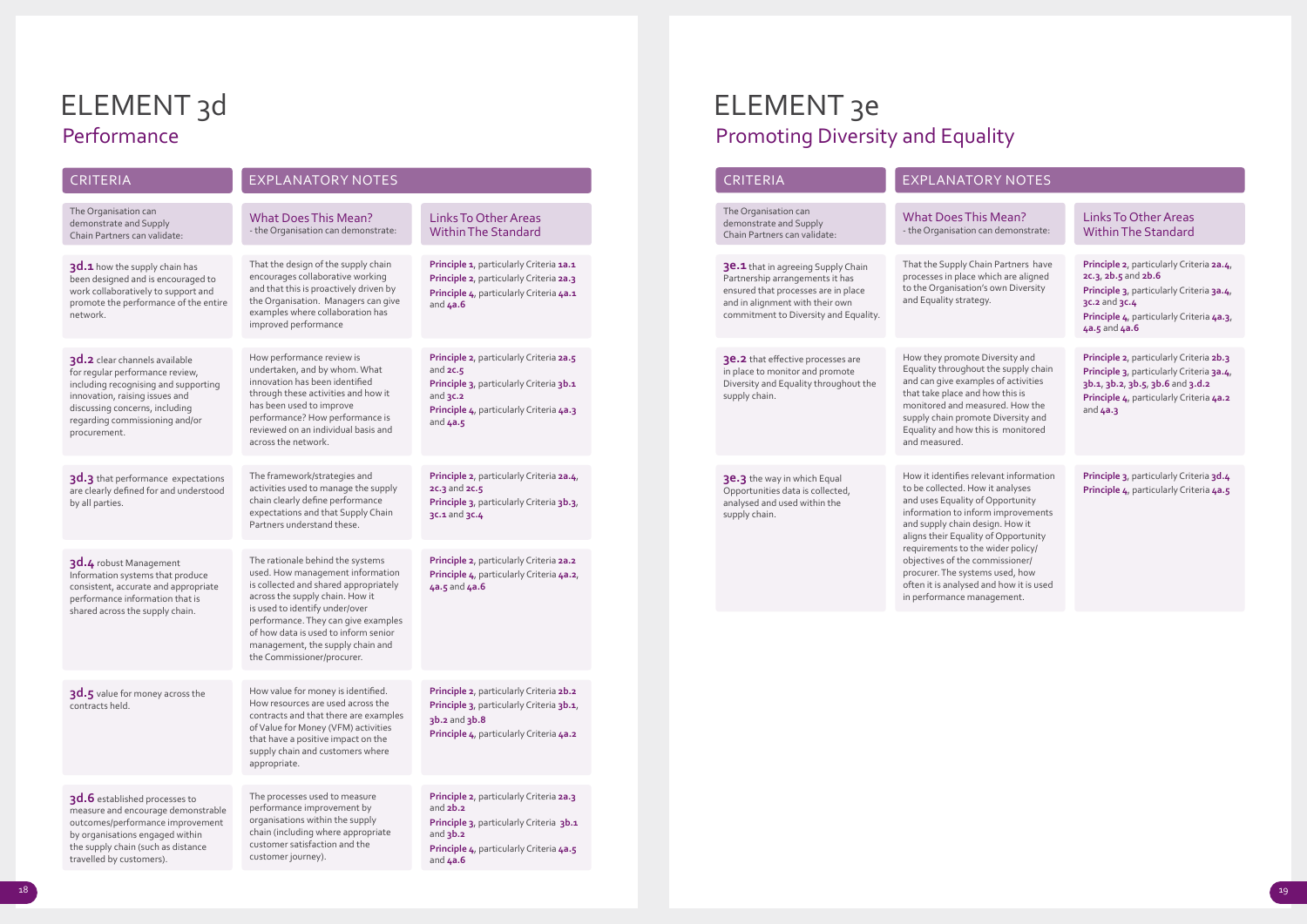# PRINCIPLE 4



# Review

Commissioning/procurement affects the way Organisation led supply chains function and the approach adopted by the Organisation to the management of the Supply Chain Partners. Healthy and high performing supply chains impact directly on the experience of the customer and the contribution to meeting quality of service and performance objectives.

The Organisation can demonstrate and Supply CRITERIA<br>
The Organisation can<br>
demonstrate and Supply<br>
Chain Partners can validate:<br>
Chain Partners can validate:<br>
The Organisation can demon

Excellent supply chains will deliver the best results for customers and have the most positive impact on the wider community.

# ELEMENT 4a Supply Chain Review

#### What Does This Mean? - the Organisation can demonstrate:

### Links To Other Areas Within The Standard

**4a.1** how it actively seeks and uses feedback from all stakeholder groups, including that provided through external auditing and assessment activities to inform and improve practices.

2a.3 and 2a.5.

**Principle 1**, particularly Criteria **1a.1 Principle 2**, particularly Criteria **2a.2** and **2a.5 Principle 3**, particularly Criteria **3b.1**, **3b.2** and **3b.3**

**Principle 2** particularly Criteria **2a.2 Principle 3** particularly Criteria **3b.1**, **3b.2**, **3d.2** and **3d.4**

**Principle 2**, particularly Criteria **2a.2 Principle 3**, particularly Criteria **3b.3**, **3b.7**, **3d.2** and **3e.1**

**Principle 1**, particularly Criteria **1a.1**

- How they use a range of activities to gain feedback, for example, questionnaires, focus groups, complaints, compliments and comments and use the information to make changes to the supply chain design and improvements. See also
- There is a robust continuous improvement process in place and that all stakeholders are given the opportunity to input into the process. They ensure their Supply Chain Partners understand the importance of self-assessment to inform improvement.
- industry developments/stakeholder
	-
	-
	-

**Principle 1**, particularly Criteria **1a.1 Principle 3**, particularly Criteria **3b.1**  and **3b.2**

**Principle 1,** particularly Criteria **1a.3 Principle 3,** particularly Criteria **3b.1, 3b.7. 3d.1** and **3d.2**

#### There are mechanisms in place to ensure the supply chain is kept informed on wider policy and strategy information, e.g.

requirements. The Organisation can identify activities have been strategically aligned with wider social objectives of the commissioner/ procurer and stakeholders.

How the Supply Chain Partners meet the wider social objectives of the commissioner/procurer and stakeholders and what measures are in place to assess this.

That the review and improvement strategies contribute to the future development and design of the supply chain ensuring it meets the changing needs of the different stakeholders.

How thoughtful design and activities undertaken by Supply Chain Partners allows for customers/employees/ people to develop themselves and their wellbeing in the widest possible sense.

**4a.2** an effective and inclusive process for generating an annual continuous improvement plan and resultant action planning and continuous improvement activity.

**4a.3** how it keeps supply chains informed of wider policy and strategy information and that the activities of supply chains are strategically aligned with the wider social objectives of the commissioner/procurer.

**4a.4** that supply chains have a measurable impact on the wider social objectives/policy intent of the commissioner/procurer.

**4a.5** how review and improvement strategies ensure that supply chains continue to evolve and improve to meet the changing needs of customers of all types, service users, and the Commissioner/procurer.

**4a.6** through the design and activities of supply chains, that there is a positive impact on external stakeholders, encouraging people/ employee well-being, and improving environmental sustainability.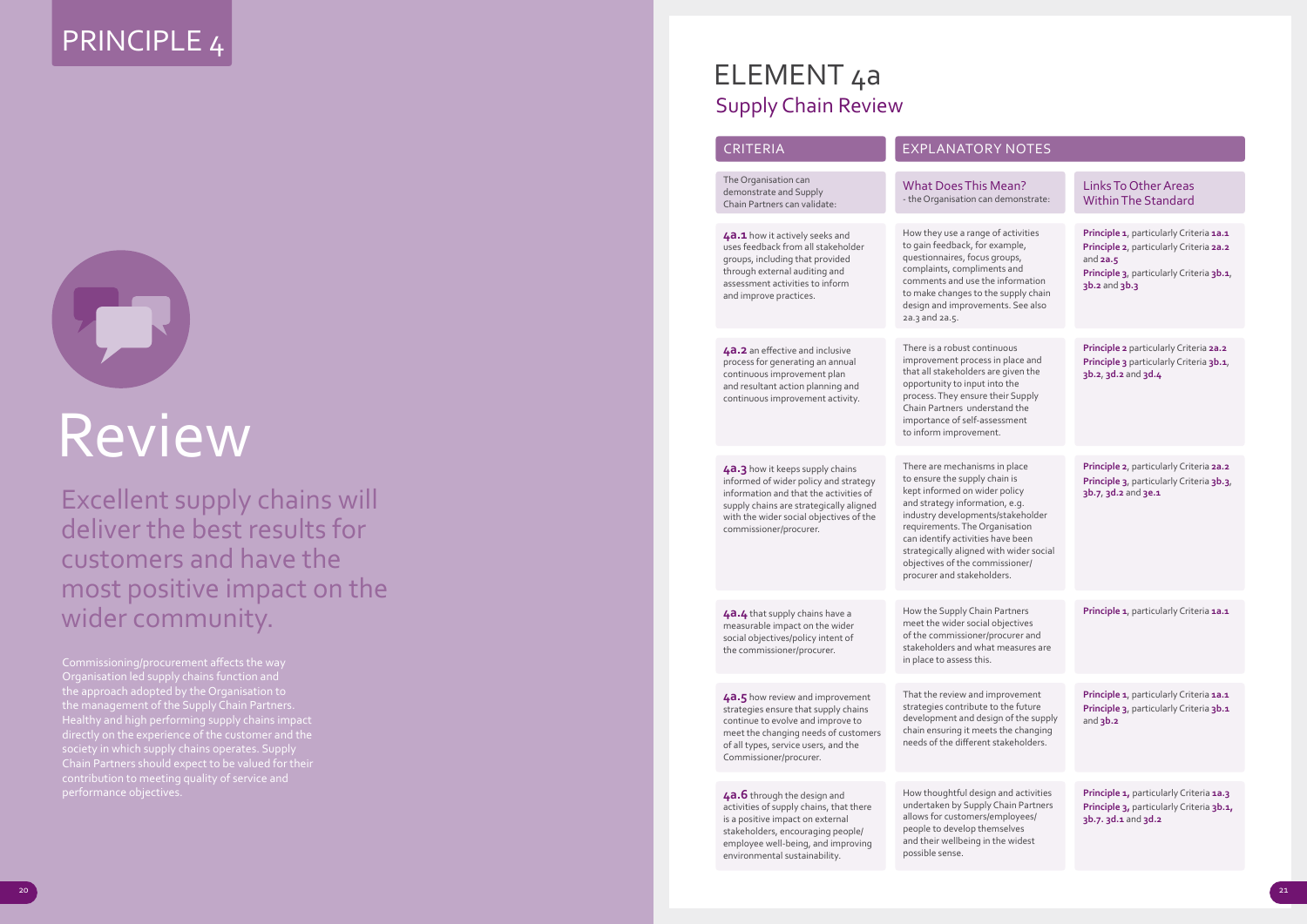# Contact

We hope that you find this publication has been helpful, however if you do have any queries or want to engage in any of the support that is available, please visit the Merlin Standard website:

# **www.merlinstandard.co.uk**

Or contact us using the details below:

**emqc Ltd 15 St Christopher's way Pride Park Derby DE24 8JY**

Tel: **0845 304 8600**  Email: **merlin@emqc.co.uk**